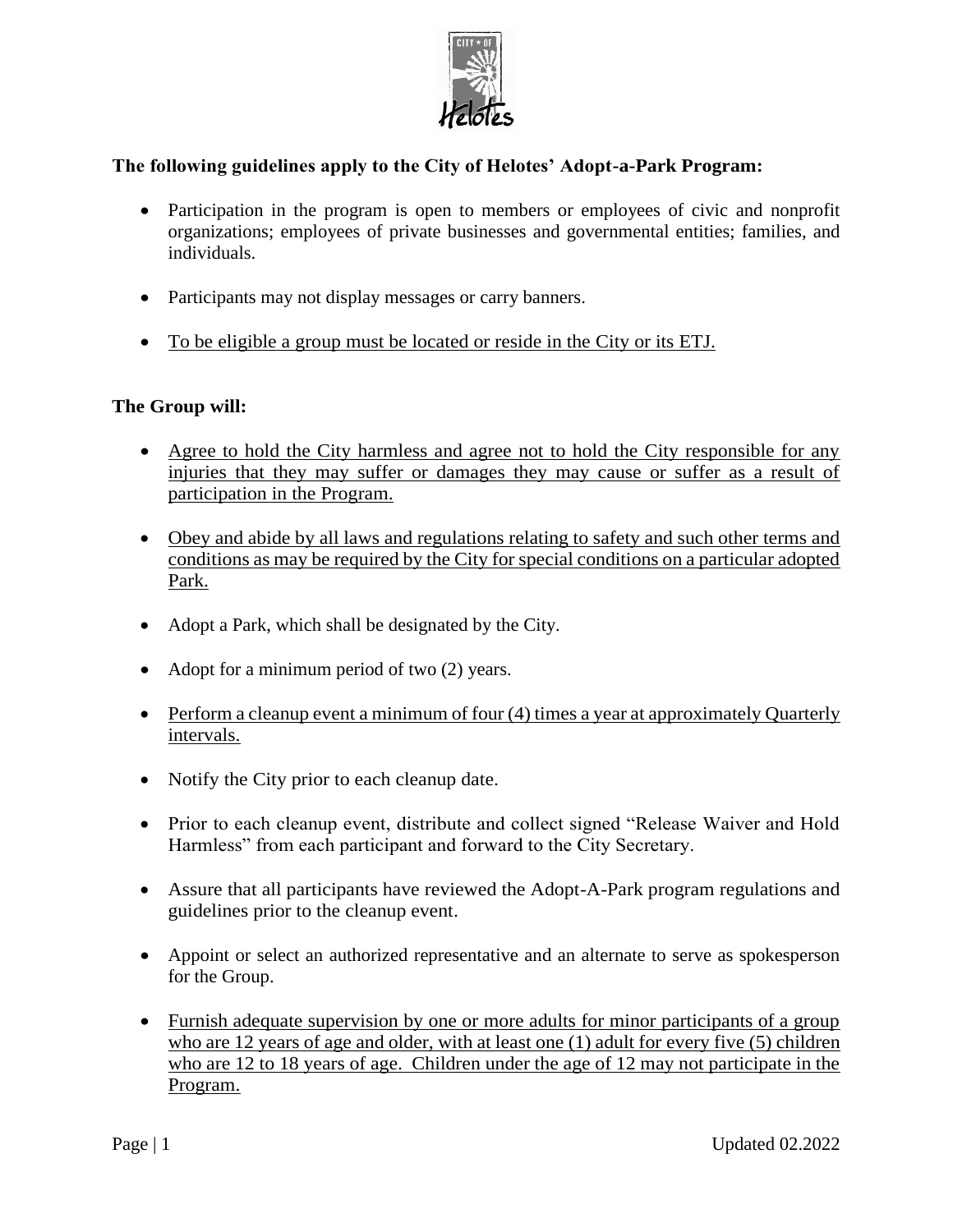

- Conduct a safety meeting before participating in a cleanup of the adopted Park
- Obtain required supplies and materials.
- Wear City-approved safety vests during the cleanup event.
- Must wear appropriate protective clothing such as long pants and a long-sleeve shirt, and thick-soled boots or shoes.
- Place trash bags, place filled bags at a designated location, and contact the assigned maintenance person on the first working day after the cleanup for removal of the bags.
- Participants will not pick up syringes, hypodermic needles, broken glass, exceptionally large, heavy, or unwieldy objects, or any other hazardous items. These kinds of articles should be flagged and the City notified as soon as possible to arrange for proper disposal.
- Neither possess nor consume alcoholic beverages or illegal drugs while on the adopted section.
- Maintain a first-aid kit and adequate drinking water while on the adopted section.
- Not subcontract or assign its responsibilities to any other group, organization, or enterprise without the expressed written authorization of the department.
- Complete the Cleanup Completion Form within two weeks of the cleanup and return to the City.
- Have the option of renewing an agreement subject to the approval of the City Council and continuation by the City of the Adopt-A-Park Program.

#### **The City will**:

- Work with the Group to determine the specific Park and appropriate means of cleaning
- Install an Adopt-A-Park sign with the Group's name **after** an agreement has been signed, after the first cleanup. Signs will not state the full name or official title of an elected official. Phone numbers, website addresses, etc., are not permitted. Only the name or acronym of the adopting group or individual will be displayed on the sign. No slogans, logos, advertisements, or phrases other than the Adopt-a-Park promotion will be allowed on the sign.
- Remove the filled trash bags the first workday after the pickup.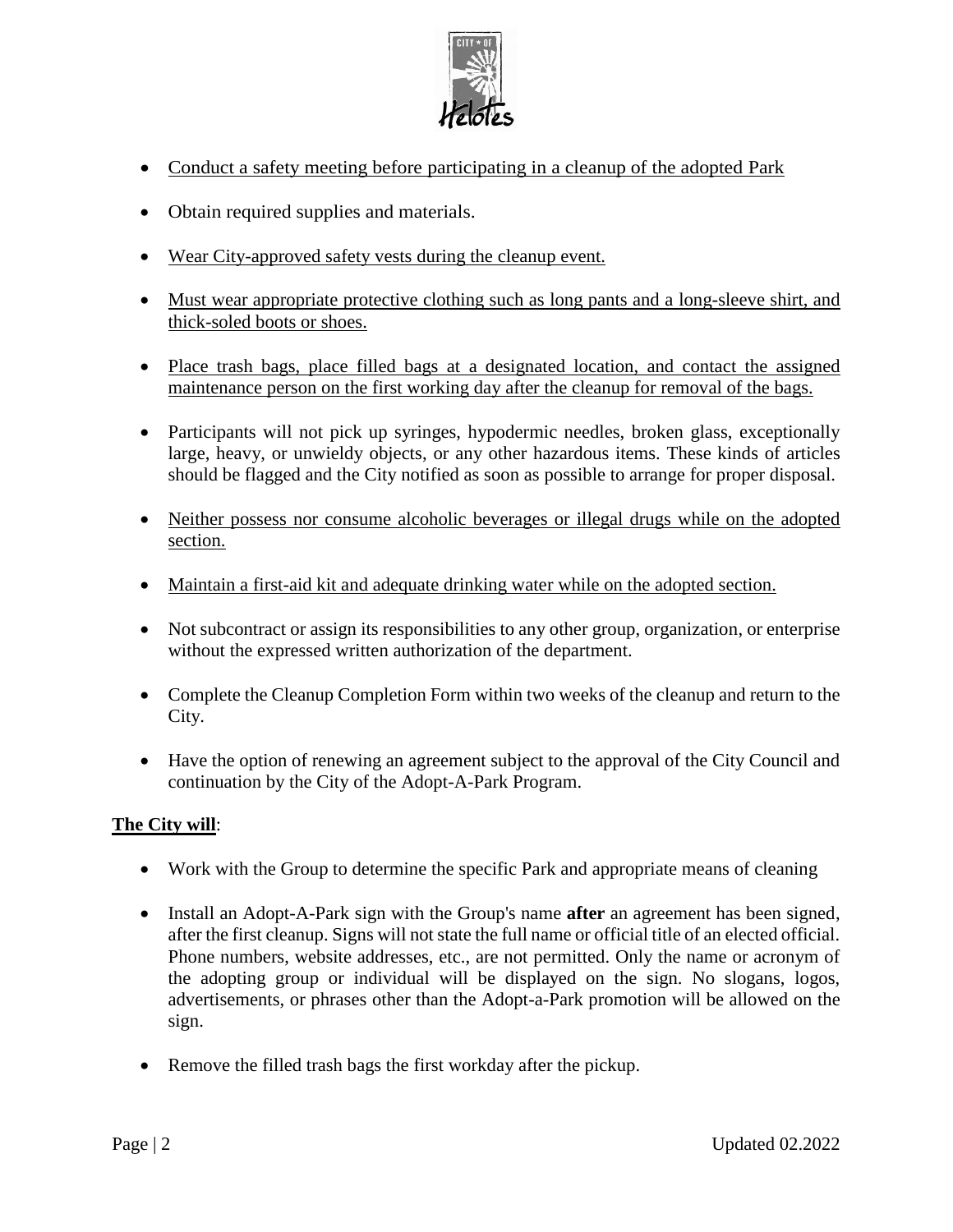

• Remove litter from the adopted section only under unusual circumstances, i.e. To remove large, heavy, or hazardous items or if the group has not fulfilled its responsibilities.

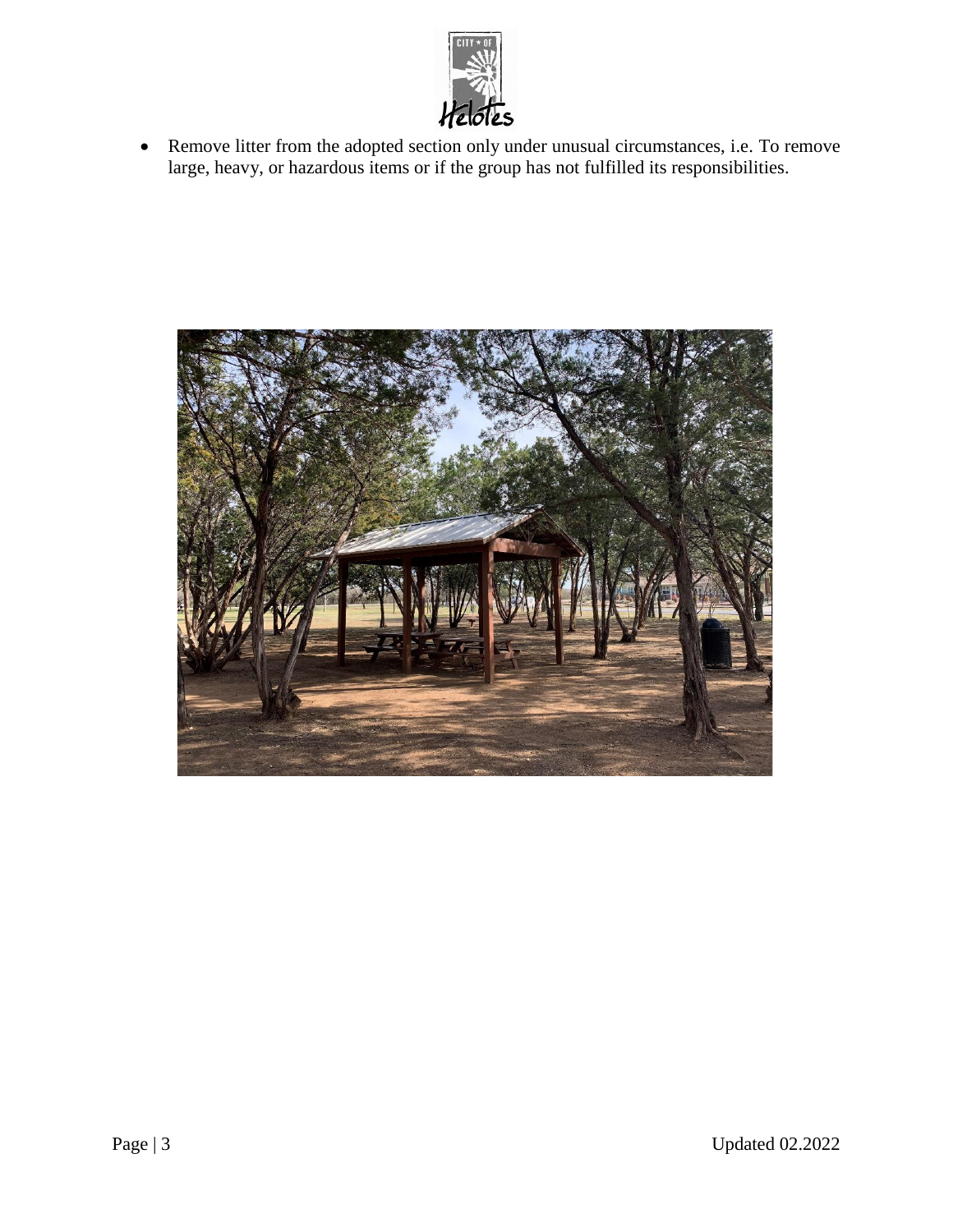

## **APPLICATION FOR THE ADOPT-A-Park PROGRAM**

| Street Name and Limits:                                                                                                                                                                                                                                                                                                                                                                |  |
|----------------------------------------------------------------------------------------------------------------------------------------------------------------------------------------------------------------------------------------------------------------------------------------------------------------------------------------------------------------------------------------|--|
| Number of Volunteers: ______________                                                                                                                                                                                                                                                                                                                                                   |  |
| Type of Organization (neighborhood, faith based, NPO, scouts, school, etc.):<br><u> 1989 - Johann Stoff, Amerikaansk politiker (</u>                                                                                                                                                                                                                                                   |  |
| acknowledge that I have reviewed and hereby accept the provisions of the City's Adopt-a-Park<br>Resolution (Number) including any amendments thereto, and agree to abide by the guidelines set<br>therein, and to the terms of the ADOPT-A-PARK PROGRAM AGREEMENT to which I have<br>affixed my signature and which will become effective upon approval by the City of Helotes, Texas. |  |
|                                                                                                                                                                                                                                                                                                                                                                                        |  |
| (TO BE COMPLETED BY THE CITY)                                                                                                                                                                                                                                                                                                                                                          |  |
| Recommendation:                                                                                                                                                                                                                                                                                                                                                                        |  |
| City Council:                                                                                                                                                                                                                                                                                                                                                                          |  |
| APPROVED [ ] DENIED [ ]                                                                                                                                                                                                                                                                                                                                                                |  |
|                                                                                                                                                                                                                                                                                                                                                                                        |  |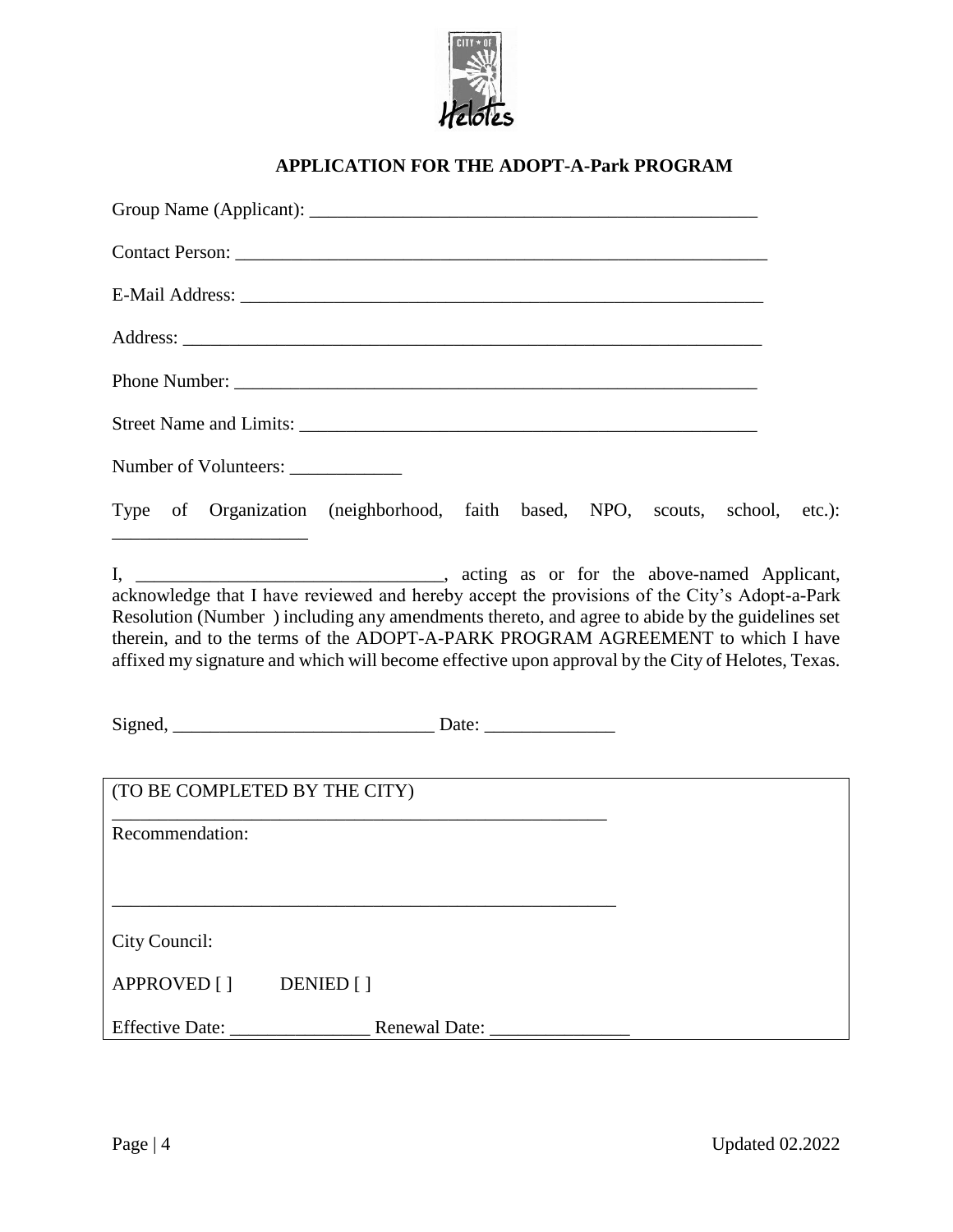

#### **ADOPT-A-PARK PROGRAM ADOPTION AGREEMENT TERMS AND CONDITIONS**

This agreement is made and entered into between the City of Helotes, hereinafter referred to as "City") and  $\blacksquare$ "Group") recognize the need and the desirability of clean and sanitary Parks within the city limits of the City of Helotes and are entering into this agreement to permit the group to contribute toward the effort of maintaining clean and sanitary Parks.

By signature below, the group acknowledges the hazardous nature of the work and agrees to the following terms and conditions:

1. The group shall receive a designated Park; which site shall be designated by the City.

2. The group agrees to accept responsibility for organizing cleanup events for a period of two (2) years.

3. The group shall organize a cleanup event approximately once a quarter, not more than once every month, or as determined by the City.

4. The group shall not sub-contract or assign its duties or responsibilities to any other group, organization, or enterprise.

5. All members of the group participating in the Adopt-A-Park Program shall be 12 years or older. The grantee shall furnish supervision by one or more adults for every five (5) minors (less than 18 years old) participating in the cleanup activities.

6. All participants must attend a safety meeting, to be conducted by the group, for participating in the first clean-up of the site.

7. Participants in the group agree to obey and abide by the laws and regulations relating to safety and such terms and conditions as may be required by the City for special conditions on a particular adopted park.

8. The group shall be responsible for prohibiting participants from either possessing or consuming alcoholic beverages while on the adopted section. Possession or consumption of alcoholic beverages or controlled substances while working is prohibited. Inappropriate behavior during the pickup may be cause for termination of the permit.

9. The group shall be responsible for maintaining a first-aid kit and an adequate drinking water supply while participating in litter pick-up on the adopted section.

10. The group shall obtain the required supplies and materials.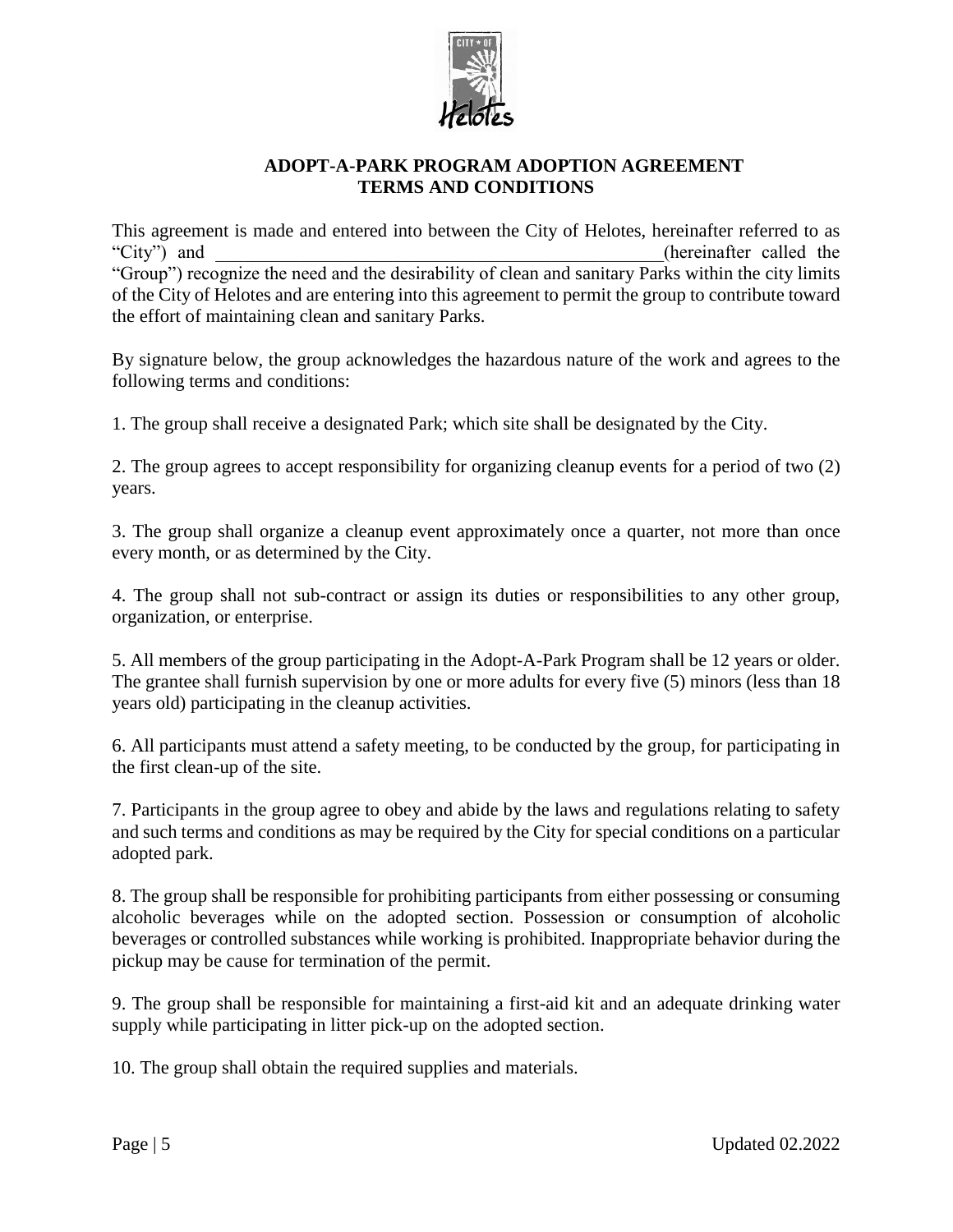

11. Participants shall wear City-approved reflective safety vests during the clean-up event.

12. The group shall place filled trash bags at one location at the adopted site for pick-up and disposal by the City.

13. Unused materials supplied furnished by the City shall be returned to the City within one week following each clean-up.

14. Participant members will only clean up the adopted Park during daylight hours. No clean-up shall take place during bad weather.

15. Group shall be responsible for a general clean-up and sanitation of the adopted park.

16. To call 911 (Police/Fire Emergency) in the event of any emergency during the cleanup. Participants who find anything hazardous or suspected to be hazardous will not touch it but will flag the item for disposal by the proper authorities.

17. Participants will not pick up syringes, hypodermic needles, broken glass, exceptionally large, heavy, or unyielding objects. These kinds of materials should be flagged and the City notified as soon as possible to arrange for proper disposal.

18. Group **HEREBY RELEASES, WAIVES, DISCHARGES, AND COVENANTS NOT TO SUE, AND AGREES TO HOLD HARMLESS** for any and all purposes the City of Helotes, its agents, officers, employees, volunteers, and assigns (herein referred to as "RELEASEES") **FROM ANY AND ALL LIABILITIES, CLAIMS, DEMANDS, OR INJURY, INCLUDING DEATH**, that may be sustained by the group during, as a result of or arising from my participation in and/or access to the Adopt-A-Park Program, **WHETHER CAUSED BY THE NEGLIGENCE OF THE RELEASEES OR OTHERWISE**.

19. The group shall appoint or elect a liaison. The group Liaison shall coordinate with the City representative as necessary.

20. The group Liaison shall provide a listing of each participating member of the group in the form set forth as **Exhibit A**, upon execution of this Agreement, and update said listing as necessary. The group Liaison shall provide the City representative such updated listings prior to the participation of any new Group member participation in the Adopt-A-Park Program.

21. Each participating member of the group shall execute the attached COVENANT NOT TO SUE AND AGREEMENT TO HOLD HARMLESS, **Exhibit B**, prior to any participation in the Adopt-A-Park Program. The group liaison shall provide the executed hold harmless agreements to the City Secretary prior to the first clean up, and ensure that such additional agreements are executed and provided to the City Secretary prior to any new Group member's participation in the Adopt-A-Park Program.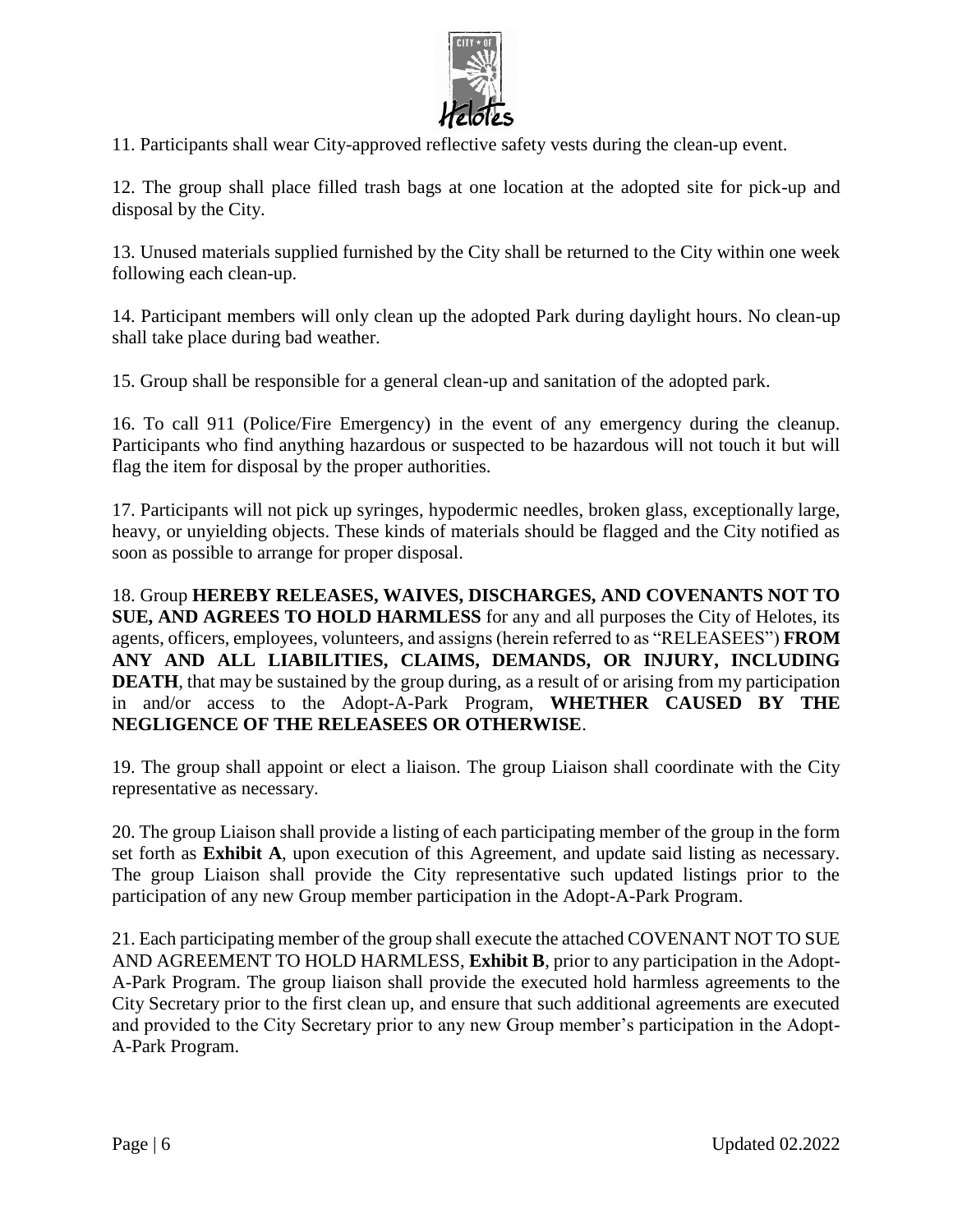

22. Upon expiration of this agreement, the group shall have the first right of refusal, which right must be exercised thirty (30) days prior to the termination of this agreement.

23. Group shall have the option of renewing the agreement subject to the approval of the City Council and continuation by the City of the Adopt-a-Park program.

The term of this Agreement shall begin on the date of execution indicated below and shall end on the date of termination unless terminated by the City or the grantee on 30 days' written notice. Upon termination of this agreement, the Adopt-A-Park sign will be removed and remain the property of the City.

Assigned Park:

Park \_\_\_\_\_\_\_\_\_\_\_\_\_\_\_\_\_\_\_\_\_\_\_\_\_\_\_\_\_\_\_\_\_\_\_\_\_\_\_\_\_\_\_\_\_\_\_\_\_\_\_\_\_\_\_\_\_\_\_\_\_\_\_\_\_\_\_\_

City of Helotes

Date of execution

Date of termination

Name of Organization

\_\_\_\_\_\_\_\_\_\_\_\_\_\_\_\_\_\_\_\_\_\_\_ \_\_\_\_\_\_\_\_\_\_\_\_\_\_\_\_\_\_\_\_\_\_\_\_\_\_ Mayor Address

City, State, Zip

\_\_\_\_\_\_\_\_\_\_\_\_\_\_\_\_\_\_\_\_\_\_\_\_\_\_ Name of Organization Contact

\_\_\_\_\_\_\_\_\_\_\_\_\_\_\_\_\_\_\_\_\_\_\_\_\_\_

\_\_\_\_\_\_\_\_\_\_\_\_\_\_\_\_\_\_\_\_\_\_\_\_\_\_

Home Address

\_\_\_\_\_\_\_\_\_\_\_\_\_\_\_\_\_\_\_\_\_\_\_\_\_\_ City, State, Zip

\_\_\_\_\_\_\_\_\_\_\_\_ \_\_\_\_\_\_\_\_\_\_\_\_ Day phone Evening phone

\_\_\_\_\_\_\_\_\_\_\_\_\_\_\_\_\_\_\_\_\_\_\_\_\_\_\_\_ Signature of Organization Contact

\_\_\_\_\_\_\_\_\_\_\_\_\_\_\_\_\_\_\_\_\_\_\_\_\_\_\_\_

Title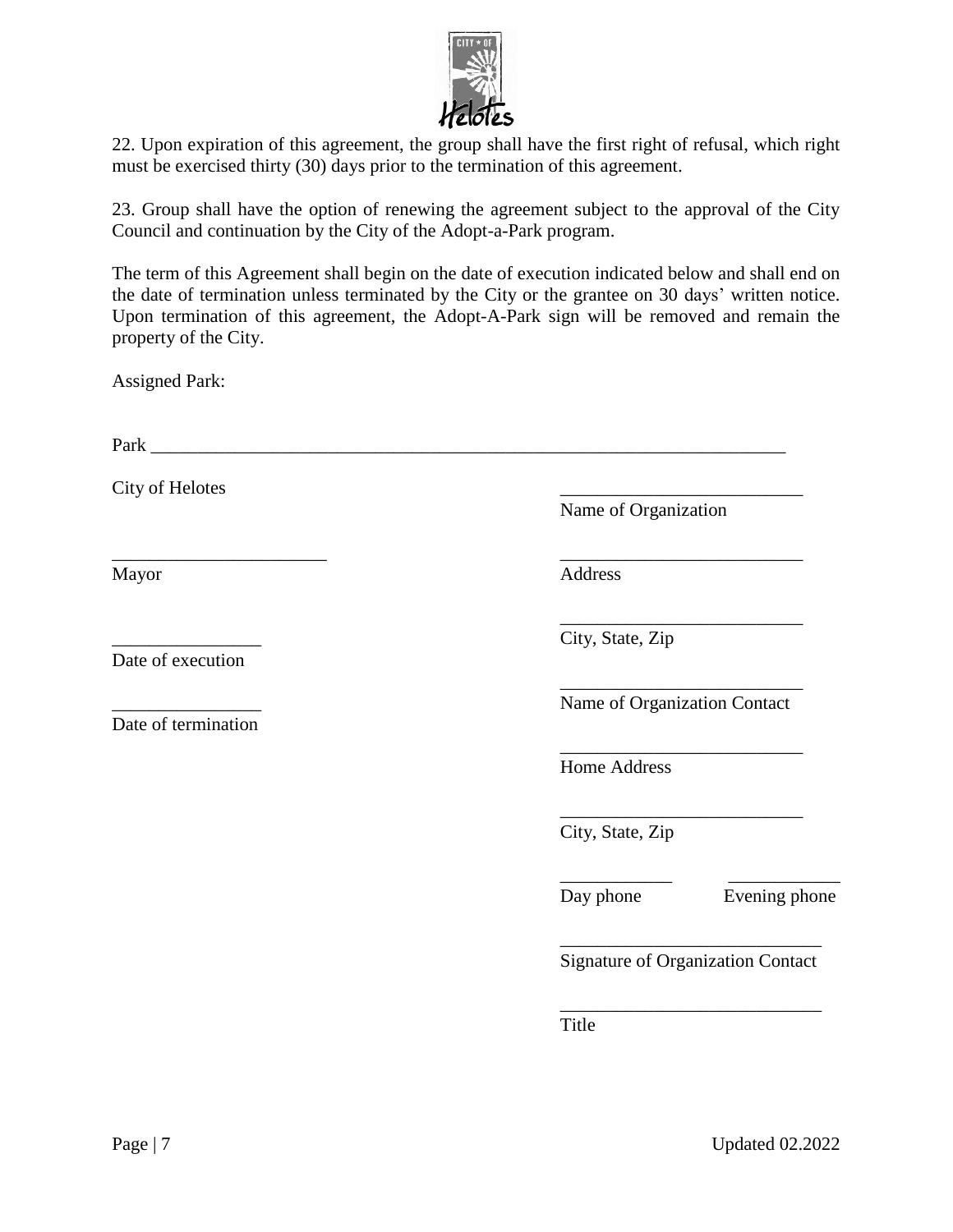

### **City of Helotes ADOPT -A- PARK Safety Guidelines**

## **A CLEAN CITY IS IMPORTANT – YOUR SAFETY IS MORE IMPORTANT**

THE FOLLOWING TIPS ARE SHARED TO HELP YOU MAKE YOUR VOLUNTEER PROJECT SAFE AND ENJOYABLE

### **REVIEW THESE GUIDELINES WITH ALL VOLUNTEERS PRIOR TO EVERY CLEANUP**

- Make sure that all volunteers are familiar with these safety precautions.
- All group members must wear an ANSI Class II Safety vest (neon orange reflective vest) during cleanup projects.
- Consider attire to avoid sunburn and insect bites.
- Drink plenty of water to avoid dehydration.
- Wear light-colored clothing, heavy gloves, sturdy shoes or boots, and a hat.
- Wear long pants and long-sleeved shirts.
- Safety glasses (or plastic lens sunglasses) are recommended for eye protection.
- Wear highly visible safety vests.
- Have a first-aid kit on hand.
- Have a cellular phone on hand.
- Use a buddy system and look out for each other. Carefully supervise children in the group.
- Stay alert.
- Work during daylight and non-peak traffic hours.
- Stop work if the weather gets bad.
- Do not over-exert yourself, especially on hot days.
- Do not attempt to handle hazardous substances (car batteries, pesticide containers).
- Avoid any sharp objects. Do not pick up syringes- please contact **Helotes Police Department at (210) 695-3087.**
- Avoid noxious weeds (poison ivy, poison oak).
- Avoid areas where snakes or stinging insects may be located.
- Stay clear of mowing and construction activities.
- Don't overload bags or attempt to lift too much weight. Large, heavy, or bulky materials should be marked and left for pickup.
- Don't horseplay or do anything that will distract other volunteers.
- Don't leave children or pets in vehicles at cleanup sites.
- Be sure to thoroughly wash your hands after you are finished.
- Use common sense and be alert.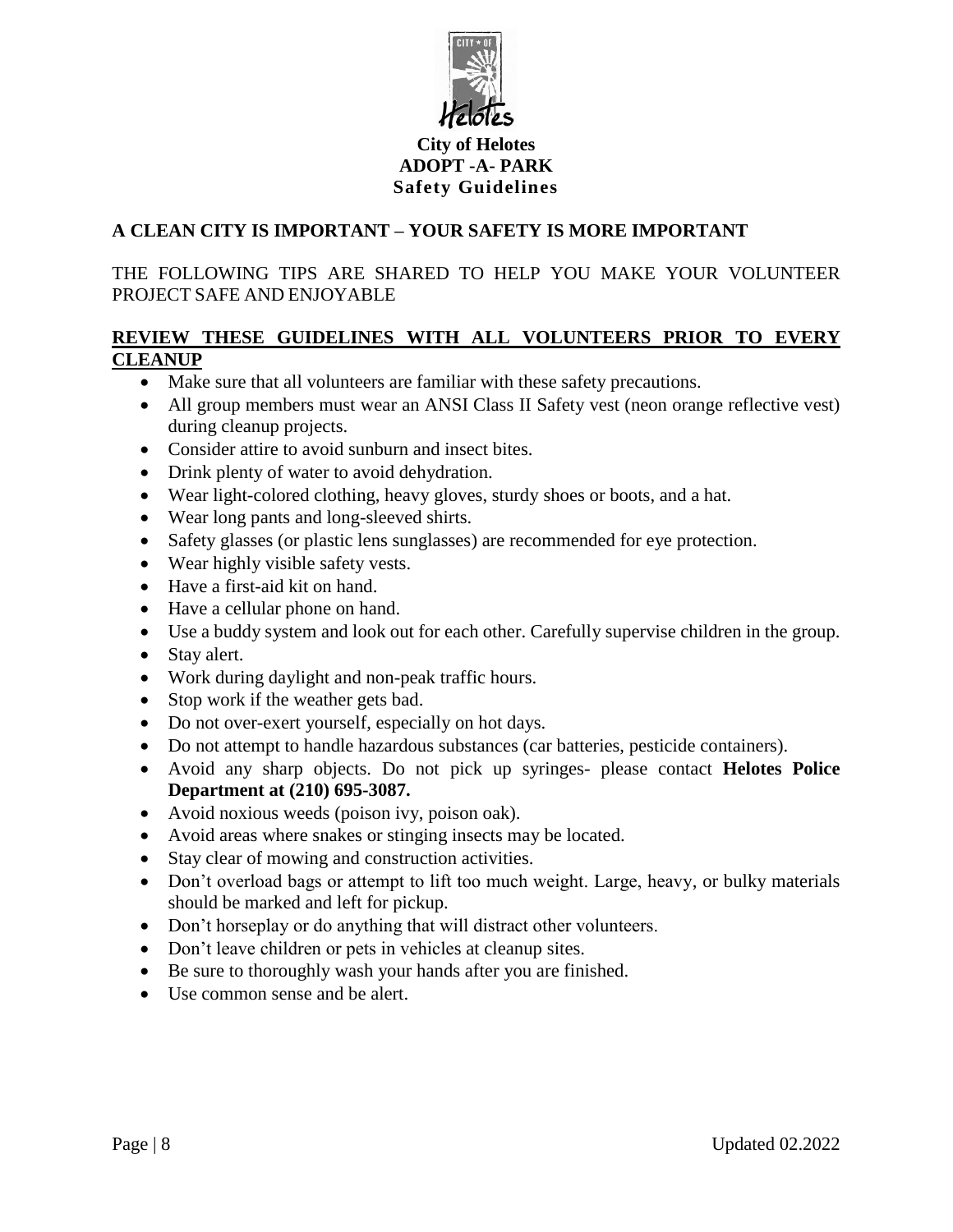

#### **City of Helotes ADOPT-A-PARK Cleanup Completion Form**

| Organization Information                                                                                                |  |
|-------------------------------------------------------------------------------------------------------------------------|--|
|                                                                                                                         |  |
|                                                                                                                         |  |
| <b>Contact Person Information</b>                                                                                       |  |
|                                                                                                                         |  |
|                                                                                                                         |  |
| Adopt – A- Park Assignment                                                                                              |  |
|                                                                                                                         |  |
| Clean-up Information                                                                                                    |  |
|                                                                                                                         |  |
|                                                                                                                         |  |
| Clean-up event this year: $\Box$ 1 <sup>st</sup> $\Box$ 2 <sup>nd</sup> $\Box$ 3 <sup>rd</sup> $\Box$ 4 <sup>th</sup> . |  |
| Comments                                                                                                                |  |
|                                                                                                                         |  |
|                                                                                                                         |  |

Please mail, fax, or e-mail this form within two weeks after the date of the event.

City of Helotes P.O. Box 507 Helotes, TX 78023 Fax: (210) 695-2123 E-mail: cisecty@helotes-tx.gov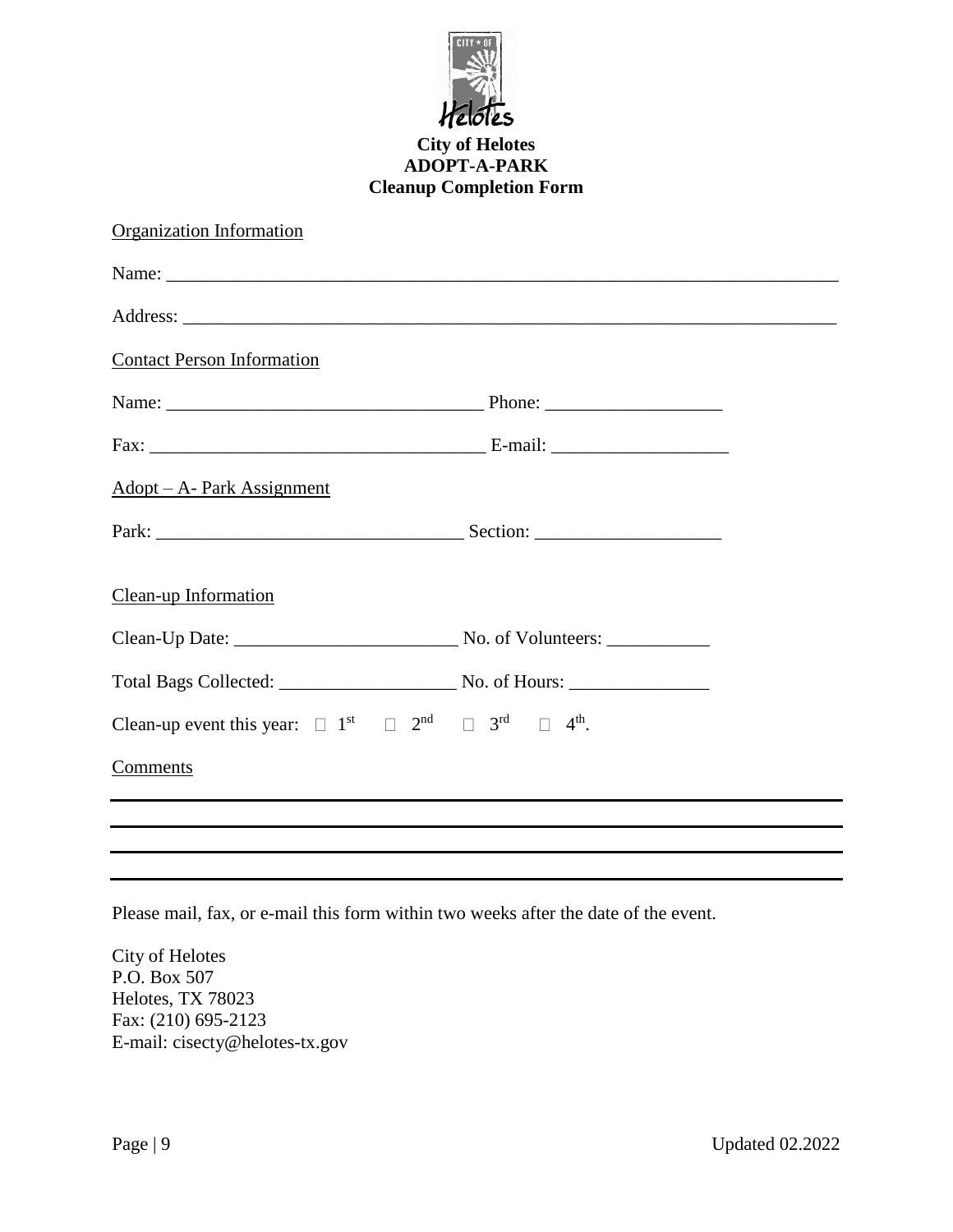

# PARTICIPATING GROUP MEMBERS (Please Print)

| Group Liaison | Telephone No. |  |
|---------------|---------------|--|
|               |               |  |
|               |               |  |
|               |               |  |
|               |               |  |
|               |               |  |
|               |               |  |
|               |               |  |
|               |               |  |
|               |               |  |
|               |               |  |
|               |               |  |
|               |               |  |
|               |               |  |
|               |               |  |
|               |               |  |
|               |               |  |
|               |               |  |
|               |               |  |
|               |               |  |
|               |               |  |
|               |               |  |
|               |               |  |
|               |               |  |
|               |               |  |
|               |               |  |
|               |               |  |
|               |               |  |
|               |               |  |
|               |               |  |
|               |               |  |
|               |               |  |
|               |               |  |
|               |               |  |
|               |               |  |
|               |               |  |
|               |               |  |
|               |               |  |
|               |               |  |
|               |               |  |
|               |               |  |
|               |               |  |
|               |               |  |
|               |               |  |
|               |               |  |
|               |               |  |
|               |               |  |
|               |               |  |
|               |               |  |
|               |               |  |
|               |               |  |
|               |               |  |
|               |               |  |
|               |               |  |
|               |               |  |
|               |               |  |
|               |               |  |
|               | Ξ.            |  |
|               |               |  |
|               |               |  |
|               |               |  |
|               | ÷.            |  |
|               |               |  |
|               |               |  |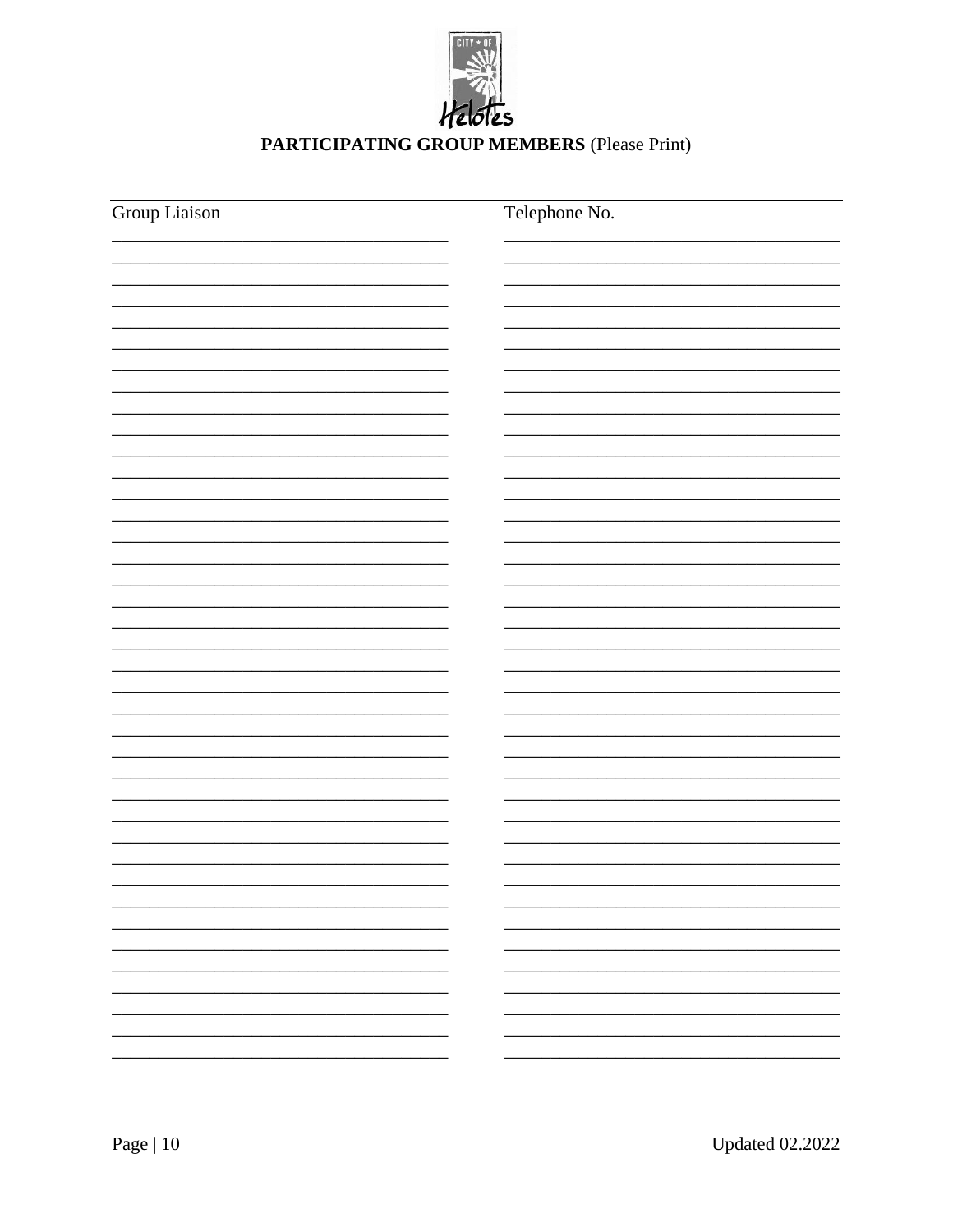

#### **ADOPT-A-PARK COVENANT NOT TO SUE AND AGREEMENT TO HOLD HARMLESS**

1. **I, \_\_\_\_\_\_\_\_\_\_\_\_\_\_\_\_\_\_\_\_\_\_\_\_\_\_\_\_\_\_\_\_\_\_\_\_\_\_\_\_\_\_\_\_\_\_\_\_\_\_\_\_\_\_\_\_\_\_\_\_\_\_\_\_\_\_\_,**

[Print Name: First M.I. Last]

in consideration of the opportunity to participate in the City of Helotes' Adopt-A-Park Program, conducted in Bexar County, Texas, **HEREBY RELEASE, WAIVE, DISCHARGE, AND COVENANT NOT TO SUE, AND AGREE TO HOLD HARMLESS** for any and all purposes the City of Helotes, its agents, officers, employees, volunteers and assigns (herein referred to as "RELEASEES") **FROM ANY AND ALL LIABILITIES, CLAIMS, DEMANDS, OR INJURY, INCLUDING DEATH**, that may be sustained by me during, as a result of or arising from my participation in and/or access to the Adopt-A-Park Program, **WHETHER CAUSED BY THE NEGLIGENCE OF THE RELEASEES OR OTHERWISE**.

2. In the event that I use any property or equipment of the City of Helotes, **I HEREBY VOLUNTARILY ASSUME FULL RESPONSIBILITY FOR ANY RISKS OF LOSS, PROPERTY DAMAGE, OR PERSONAL INJURY, INCLUDING DEATH**, that may be sustained as a result of or arising from my of use said equipment or property, **WHETHER SUCH LOSS, DAMAGE, OR INJURY IS CAUSED BY THE NEGLIGENCE OF RELEASEES OR OTHERWISE**.

3. I am fully aware that there are inherent risks involved in my participation in the Adopt-A-Park Program which can result in serious physical injury, death, and/or damage to property. **I VOLUNTARILY ASSUME FULL RESPONSIBILITY FOR ANY RISKS, KNOWN OR UNKNOWN, OF LOSS, PROPERTY DAMAGE OR PERSONAL INJURY, INCLUDING DEATH**, that may be sustained as a result of or arising from my participation in and/or access to the Adopt-A-Park Program, **WHETHER CAUSED BY THE NEGLIGENCE OF RELEASEES OR OTHERWISE**. **I FURTHER AGREE TO HOLD HARMLESS THE RELEASEES FOR ANY LOSS, LIABILITY, DAMAGE, OR COSTS, INCLUDING COURT COSTS AND ATTORNEY'S FEES**, that may occur as a result of or arising from my participation in the Adopt-A-Park Program.

4. It is my express intent that this Covenant Not to Sue and Agreement to Hold Harmless shall bind the members of my family and spouse if I am alive, and my heirs, assigns and personal representatives, if I am deceased, and shall be governed by the laws of the State of Texas.

5. In signing this Covenant Not to Sue and Agreement to Hold Harmless, I acknowledge and represent that I have read the foregoing Covenant Not to Sue and Agreement to Hold Harmless, understand it and sign it voluntarily as my own free act and deed; no oral representations, statements, or inducements apart from the foregoing agreement that has been reduced to writing have been made. I execute this document for full, adequate, and complete consideration fully intending to be bound by the same, now and in the future.